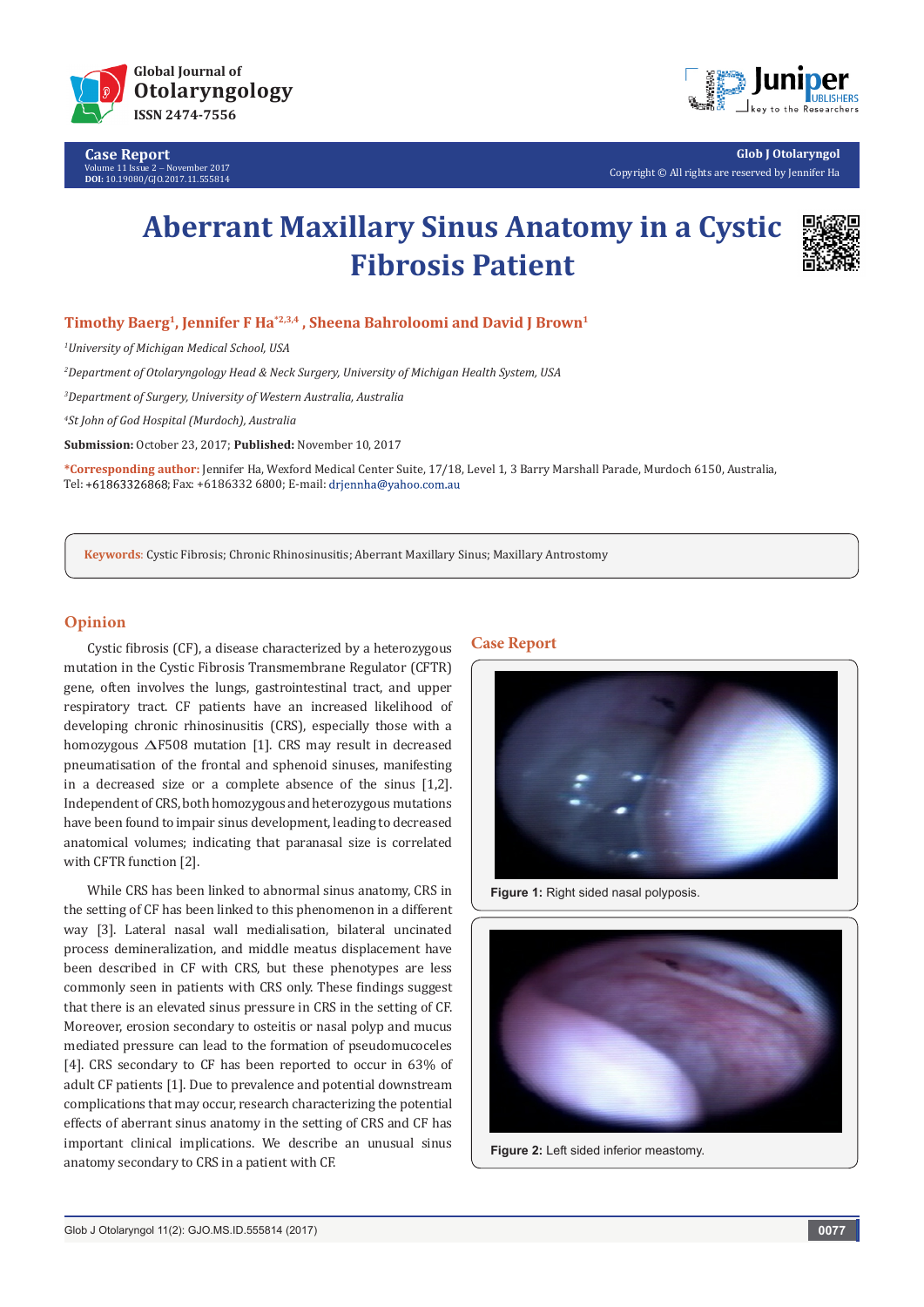

**Figure 3:** Left sided maxillary antrum.



clinically

A 16-year-old boy with a history of right nasal obstructions and purulent rhinorrhea on a background of left nasal septal deviation, and cystic fibrosis (CF) presented to our pediatric otorhinolaryngologyclinic in August 2015. The flexible nasendoscopy, confirmed large right-sided nasal polyposis (Figure 1), an apparent left inferior meatus window (Figure 2) and apparent maxillary antrostomy (Figure 3). However, he had no prior history of any sinonasal surgery. The computed tomography of his paranasal

sinus confirmed the aberrant anatomy in the setting of his chronic rhinosinusitis (CRS) (Figure 4).

### **Discussion**

Approximately 15 million Americans have at least one CFTR mutation, and one third of the mare expected to develop CRS [2]. While various studies have outlined that sinus size may decrease in the setting of CRS in CF, our patient's findings have yet to be extensively explored The aberrant anatomy in our patient may have developed as a result of the chronicity of the inflammatory process and bony erosion due to an expansile maxillary mucocele. The treatment of patients like ours is often conservative with systemic antibiotics, intranasal corticosteroids and nasal irrigations. Surgical treatment is reserved for large nasal polyposis when they significantly interferes with the patient's quality of life.

The inferior meatus antrostomy procedure has been used to drain the maxillary sinus, but a maxillary antrostomy of the middle meatus is currently the standard of care. This procedure is effective for treating medically resistant CRS. However, in the setting of CRS, anterior bone displacement may occur, and ostial thickening may increase the challenge of surgery [5]. Since, however, the anterior portion of the sinus must be patent for effective mucociliary clearance, severe obstruction may be ablated through cutting instruments or cured powered microdebriders [5]. Complications of this are secondary to the stripping of the mucosa, leaving bone exposure on the posterior aspect of the lacrimnal duct. An image guidance system should be used to aid in antrostomy.

## **Conclusion**

To our knowledge, this is a first report of an aberrant inferior meatus ostium in the setting of CF with CRS. Since CRS is common in CF patients, it is important to be aware of anatomical aberrations for safe and successful surgical therapy. Through maxillary antrostomy, patients with this condition may avoid the downstream complications of CRS intervention.

#### **References**

- 1. [Berkhout M \(2014\) Sinonasal manifestations of cystic fibrosis: A cor](http://www.sciencedirect.com/science/article/pii/S1569199313001689)[relation between genotype and phenotype? Journal of Cystic Fibrosis](http://www.sciencedirect.com/science/article/pii/S1569199313001689)  [13\(4\): 442-448.](http://www.sciencedirect.com/science/article/pii/S1569199313001689)
- 2. [Calton J, Koripella P, Willis A, Le C, Chiu A, et al \(2016\) Paranasal sinus](https://www.ncbi.nlm.nih.gov/pubmed/27860385)  [size is decreased in CFTR heterozygotes with chronic rhinosinusitis.](https://www.ncbi.nlm.nih.gov/pubmed/27860385)  [International Forum of Allergy & Rhinology 7\(3\): 256-260.](https://www.ncbi.nlm.nih.gov/pubmed/27860385)
- 3. [Kang SH, Piltcher OB, Dalcin PDTR \(2014\) Sinonasal alterations in](https://www.ncbi.nlm.nih.gov/pubmed/24415497)  [computed tomography scans in cystic fibrosis: a literature review of](https://www.ncbi.nlm.nih.gov/pubmed/24415497)  [observational studies. International Forum of Allergy & Rhinology.](https://www.ncbi.nlm.nih.gov/pubmed/24415497)  [4\(3\): 223-231.](https://www.ncbi.nlm.nih.gov/pubmed/24415497)
- 4. [Kang S, Dalcin P, Piltcher O, Migliavacca R \(2015\) Chronic rhinosinus](https://www.ncbi.nlm.nih.gov/pmc/articles/PMC4350827/)[itis and nasal polyposis in cystic fibrosis: update on diagnosis and](https://www.ncbi.nlm.nih.gov/pmc/articles/PMC4350827/)  [treatment. Jornal Brasileiro de Pneumologia 41\(1\): 65-76.](https://www.ncbi.nlm.nih.gov/pmc/articles/PMC4350827/)
- 5. [Kennedy DW, Adappa ND \(2011\) Endoscopic maxillary antrostomy:](https://www.ncbi.nlm.nih.gov/pubmed/21796640)  [Not just a simple procedure. The Laryngoscope 121: 2142-2145.](https://www.ncbi.nlm.nih.gov/pubmed/21796640)